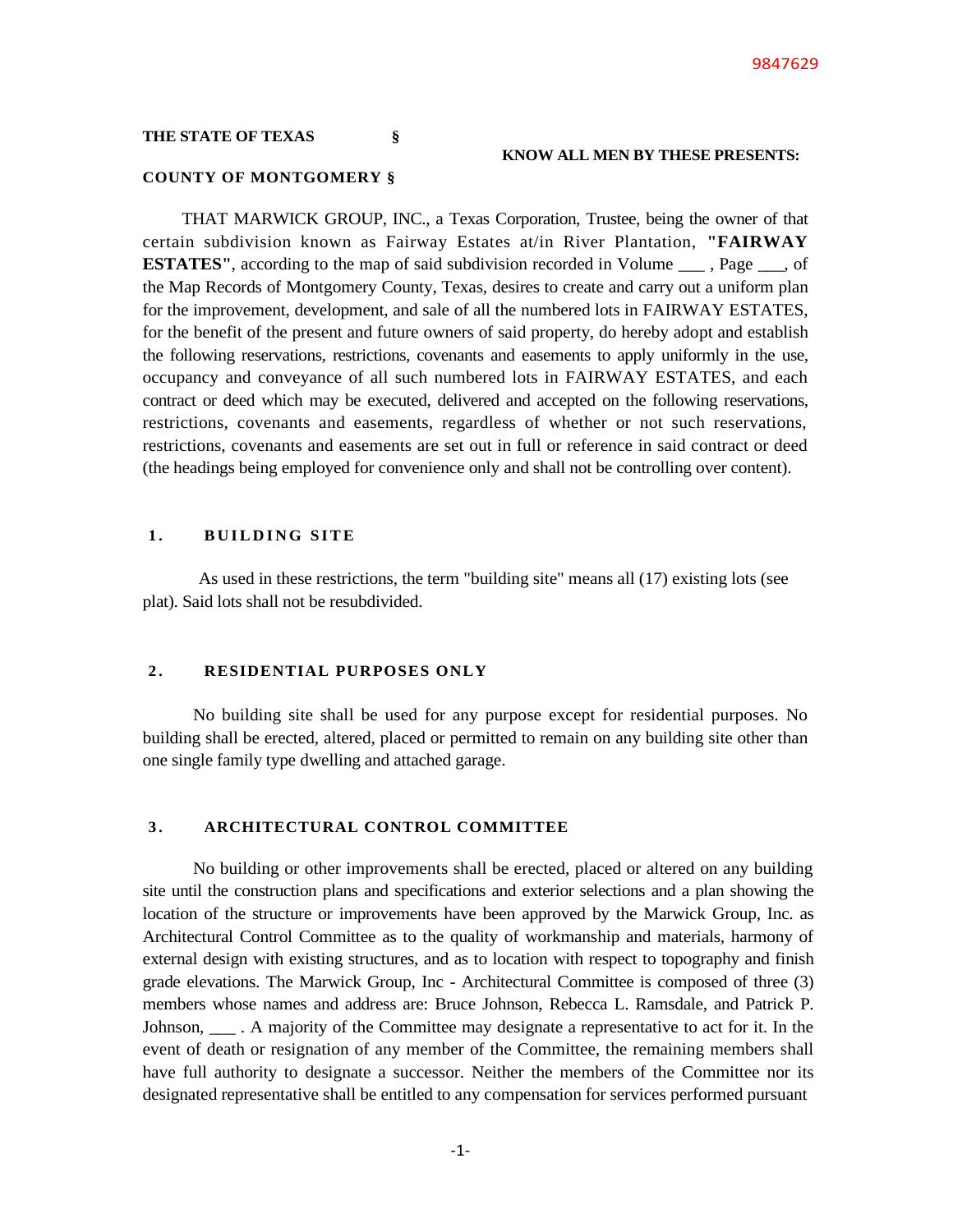to this covenant. The Committee's approval or disapproval within twenty (20) days after plans and specifications have been submitted to it, or in any event, if no suit to enjoin the construction has been commenced prior to the conclusion of the improvement, approval will not be required and the related covenants shall be deemed to have been fully satisfied.

### **4. MINIMUM SIZE OF DWELLINGS**

No residence shall exceed three (3) stories in height. The minimum living area per dwelling shall be as follows:

One (1) story 2,750 square feet Two (2) story 3,250 square feet

## 5. **BUILDING LINES**

No building shall be located on any building site nearer to the front lot line or nearer to the side street line than the minimum building setback lines shown on the recorded plat. In any event, no building shall be located on any building site nearer than twenty-five (25) feet *(remainder cut off at bottom of page)*

## **6. G A R A G E S**

Garage door may face street front. Porteceche are acceptable provided they remain behind the building set back line.

# **7. FACING OF RESIDENCES**

Residences on corner lots shall face the street from which the greater building line setback is shown on the recorded plat. This requirement may be waived by the Architectural Committee if, if its opinion, the conditions warrant the change. OWNERSHIP OF LOT #1 SHALL NOT BE PERMITTED TO ENTER DRIVEWAY FROM STONEWALL JACKSON.

# **8. UTILITY EASEMENTS**

Easements for installation and maintenance of utilities are reserved as shown and provided for on the recorded plat and no structure shall be erected upon any of said easements. Neither Marwick Group, Inc. nor any utility company using the easements shall be liable for any damage done by either of them or their assigns, their agents, employees or servants to shrubbery, trees, flowers or improvements of the owner located on the land covered by said easements.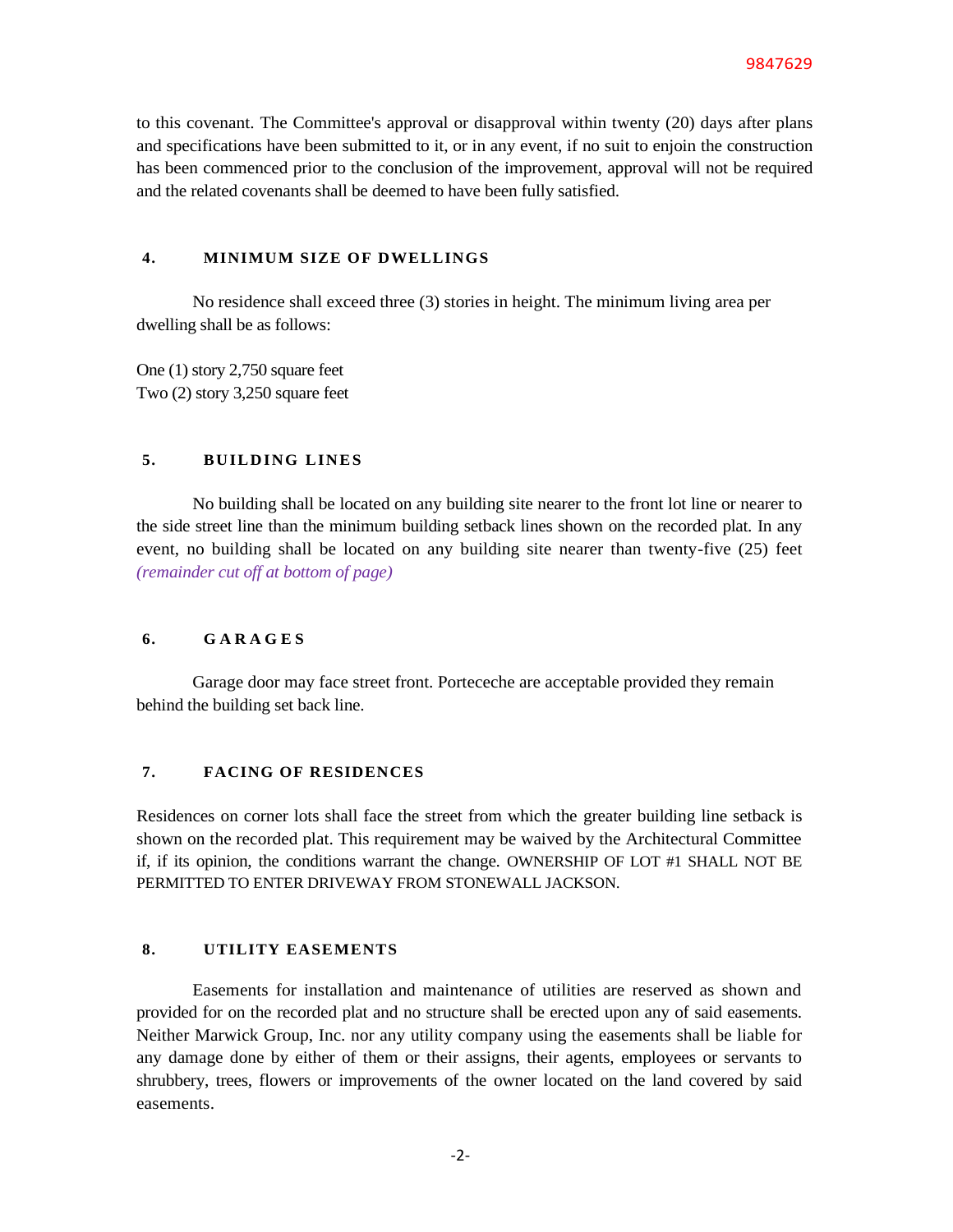Marwick Group, Inc. reserves the right to make minor changes in and minor additions to such utility easements for the purpose of more efficiently serving the subdivision.

## **9. NUISANCES PROHIBITED**

No noxious or offensive activity shall be permitted upon any building site, nor shall anything be done thereon which may be or become an annoyance or nuisance to the neighborhood.

### **10. TEMPORARY STRUCTURES PROHIBITED**

A structure of a temporary character, trailer, basement, tent, shack, garage, barn or other out-building shall not be used on any building site at any time as a residence either temporarily or permanently.

## **11. S I G N S**

No signs of any kind shall be displayed to the public view on any building site except such signs as shall have been approved by the Marwick Group, Inc. - Architectural Committee.

## **12. NO MINING OPERATIONS**

No oil drilling, oil development operations, oil refining, quarrying or mining operations of any kind shall be permitted upon any building site, nor shall any wells, tanks, tunnels, mineral excavations or shafts be permitted upon any building site. No derrick or other structure designed for use in boring for oil, or natural gas, shall be erected, maintained or permitted on any building site.

# 13. **LIVESTOCK**

No animals, livestock or poultry of any kind shall be raised, bred or kept on any building site, except that dogs, cats, or other household pets may be kept if they are not kept or maintained for any commercial purposes.

## **14. YARD APPEARANCE**

All lots shall be kept at all times in a sanitary, healthful and attractive condition, and the owner or occupant of all lots shall keep all weeds and grass thereon cut and shall in no event use any lot for storage of material and equipment except for normal residential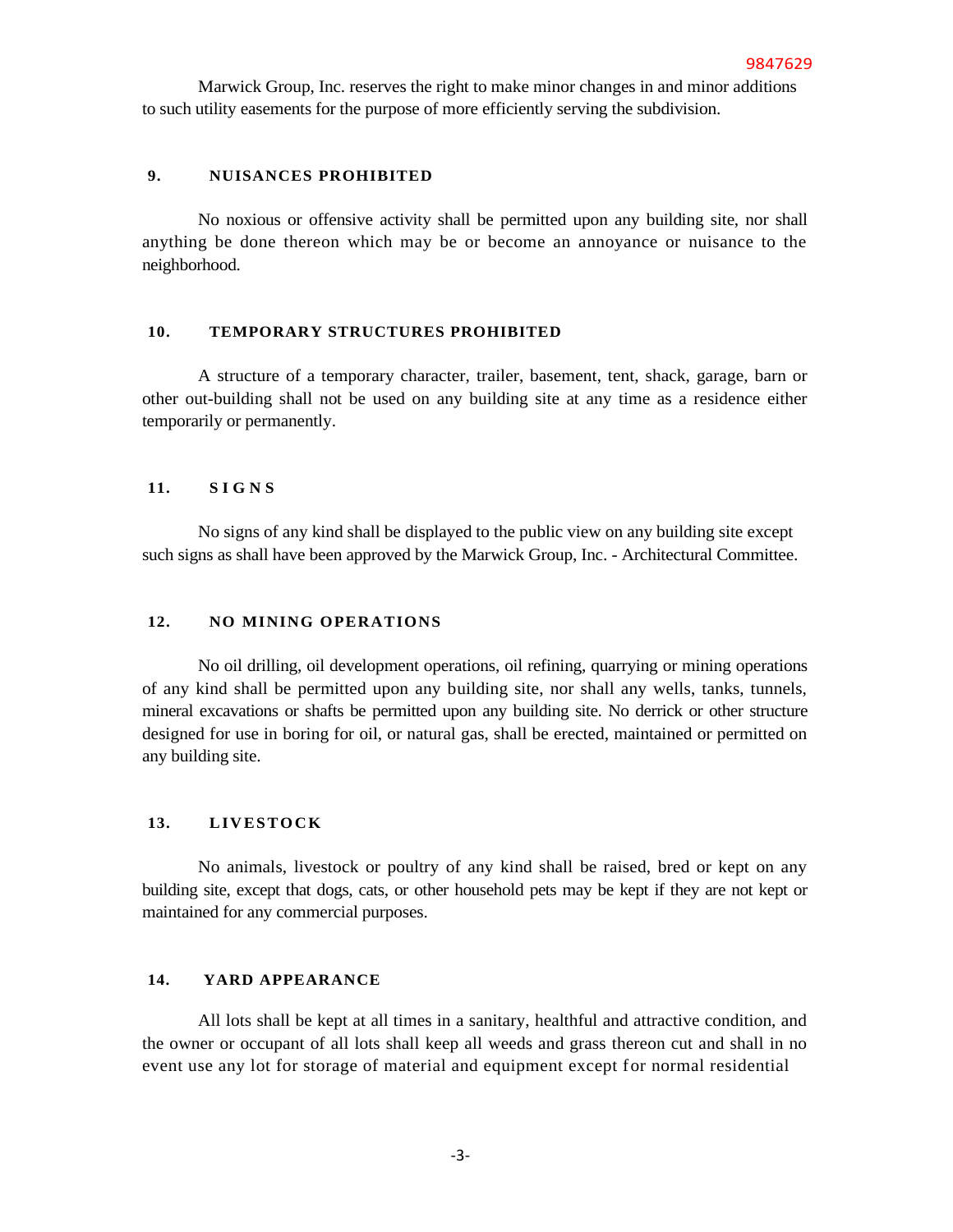requirements, incidental to construction of improvements thereon as herein permitted or permit the accumulation of garbage, trash or rubbish of any kind thereon, and shall not burn any garbage, trash or rubbish. All clothes lines, yard equipment, wood-piles or storage piles shall be kept screened by a service yard or other similar facility as herein otherwise provided, [so] as to conceal them from view of neighboring lots, streets or other property. No fences shall be erected on any properties in Fairway Estates.

## **15. CONSTRUCTION STANDARDS**

All construction must meet the requirements and specifications as established by the Marwick Group, Inc. - Architectural Committee. All residences must be at least fifty-one percent (51%) masonry (brick, and or stucco, or other masonry siding products).

## **16. MAINTENANCE OF VACANT LOTS**

Grass, vegetation and weeds on each lot shall be cut as often as may be necessary in order to maintain the same in a neat and attractive appearance. If the owner of any lot fails to do so, the River Plantation Community Improvement Association may have the same cut, and the owner shall be obligated to pay the cost of such work. Likewise, all drainage ditches shall be maintained in the same manner and shall be unobstructed at all times. Any bridge or culvert on any lot must be approved by the Marwick Group, Inc. - Architectural Committee as to design, capacity and width.

### **17. F I R E A R M S**

The use or discharge of pistols, rifles, shot guns, or other firearms is expressly prohibited on any part of the property.

#### **18. PERIOD OF RESTRICTIONS**

These reservations, restrictions, covenants and easements are to run with the land and shall be binding on all parties and all persons for a period of fifty (50) years from the date this instrument is first recorded, after which time said reservations, restrictions, covenants and easements shall be automatically extended for successive periods of ten (10) years each unless an instrument signed by a majority of the then owners of the building sites has been recorded agreeing to change, amend or cancel said reservations, restrictions, covenants and easements in whole or in part.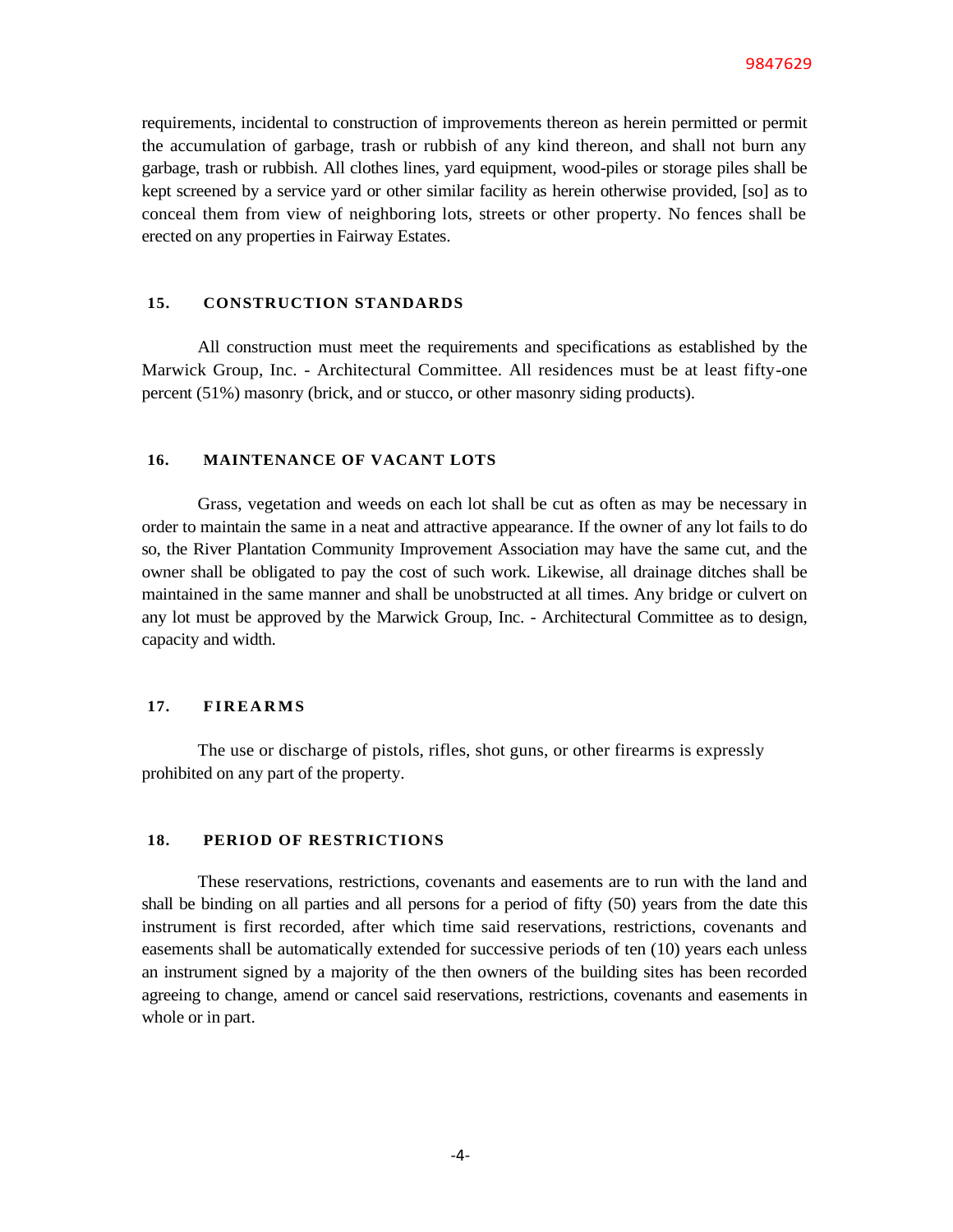### **19. ENFORCEABILITY**

The covenants, reservations, easements and restrictions set out herein are for the benefit of any owner of a lot or lots in Fairway Estates, and his heirs, executors, administrators and assigns and the Marwick Group, Inc. Accordingly, all of the covenants, reservations, easements and restrictions contained herein shall be construed to be covenants running with the land, enforceable at law or in equity, by any one or more of said parties.

## **20. PARTIAL INVALIDITY**

Invalidation of any one or more of these reservations, restrictions, covenants and easements by judgment or court order shall in no wise affect any of the other provisions which shall remain in full force and effect.

### **21. RIGHTS OF MORTGAGEES**

Any violation of any of the easements, restrictions, reservations or covenants contained herein shall not have the effect of impairing or affecting the rights of any mortgagee or trustee under any mortgage or deed of trust outstanding against any building site at the time that the easement, restrictions, reservation or covenant may be violated.

# **22. PERMANENT MAINTENANCE FUND**

Each building site shall be subject to an annual Maintenance Charge at a rate not to exceed \$5.00 per lot per month for 1993, for the purpose of creating a fund to be known as "Maintenance Fund", which said charge shall be payable by each building site owner to River Plantation Community Improvement Association annually in advance on July 1 of each year, commencing with the date of conveyance of such lot by Marwick Group, Inc., its successors or assigns. To secure payment of such Maintenance Charge, a vendor's lien shall be retained against the building sites, premises and improvements thereon in favor of River Plantation Community Improvement Association, its successors and assigns, and each deed conveying a building site shall contain appropriate recitations imposing the Maintenance Charge and creating the vendor's lien. Such Maintenance Charge may be adjusted from year to year by River Plantation Community Improvement Association as the needs of the property may in its judgment require. River Plantation Community Improvement Association shall apply the total fund arising from such charge so far as the same may be sufficient, toward the payment of expenses, incurred for any and all of the following purposes:

Constructing and maintaining parks, parkways, rights-of-way, easements, esplanades, and other public areas; collecting and disposing of garbage, ashes, rubbish and the like; payment of legal and all other expenses incurred in connection with the enforcement of all recorded charges, covenants,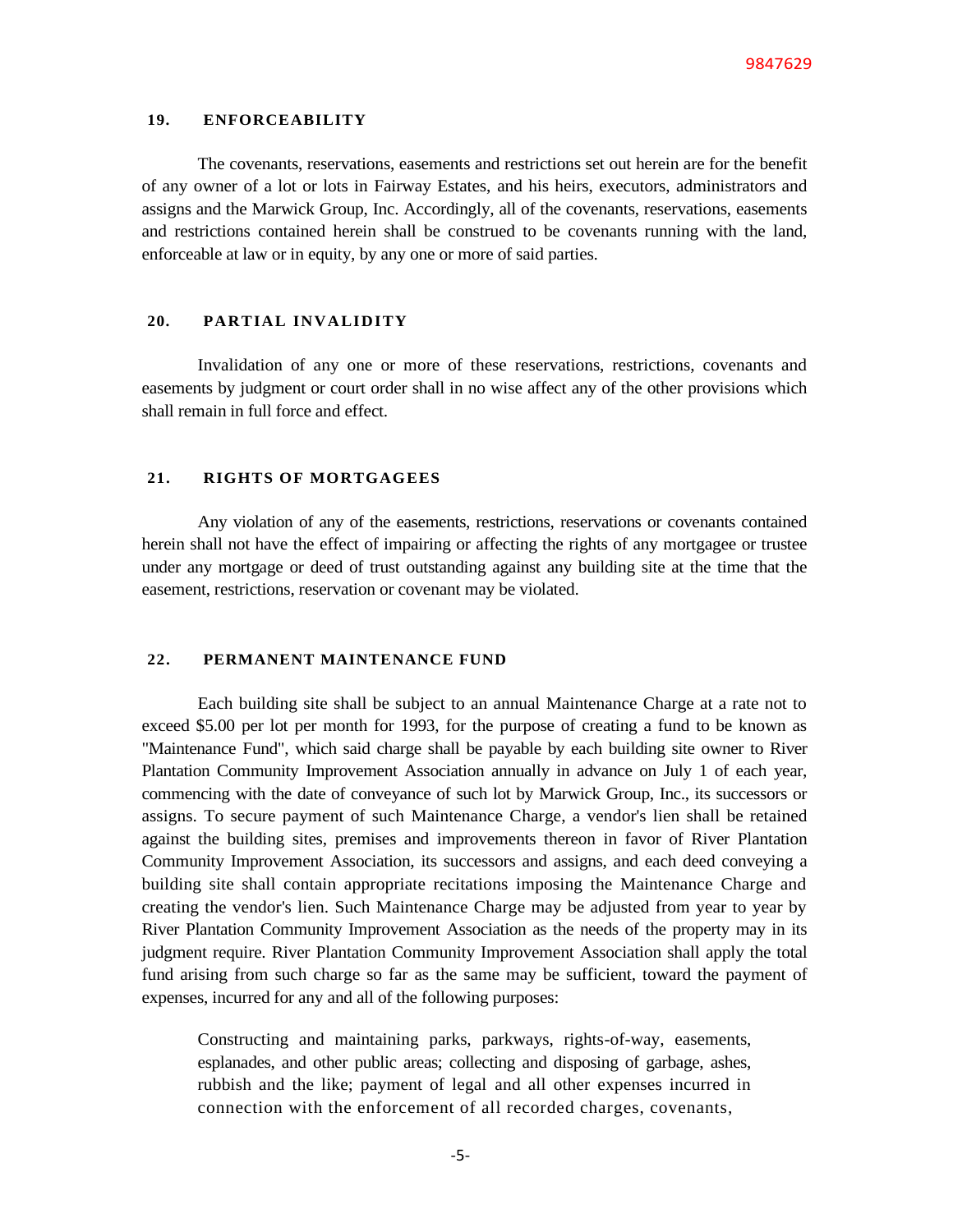restrictions and conditions affecting said property to which the Maintenance Charge applies; payment of all reasonable and necessary expenses in connection with the collection and administration of the Maintenance Charge; employing policemen and watchmen; caring for vacant lots; and doing any other thing necessary or desirable in the opinion of River Plantation Community Improvement Association, to keep the property neat and in good order, or which it considers of general benefit to the owners or occupants of the property, it being understood that the judgment is exercised in good faith.

Such Maintenance Charge shall in any event remain effective until December 31, 2012, and shall automatically be extended thereafter for successive periods of ten (10) years each provided, however, that the owners of the majority of the square foot area of all building sites in Fairway Estates subject to the Maintenance Charge may revoke the Maintenance Charge on either December 31, 2012, or at the end of any successive ten (10) year period thereafter, by executing and acknowledging an appropriate agreement, or agreements, in writing for such purpose and filing the same for record in the office of the County Clerk of Montgomery County, Texas, at any time prior to December 31, 2012, or at any time prior to five (5) years preceding the expiration of any successive ten (10) year period thereafter.

# **23. ELECTRICAL POWER SERVICE**

Each lot on which a dwelling structure is located shall be subject to a monthly charge of \$.50 for street lighting services. This charge will be included in the monthly bill from Gulf States Utilities Company, in addition to all other charges such lot owner may incur for electric service.

Any purchaser of a lot in Fairway Estates, understands and agrees that only underground electric service at 120/240 volts, single phase, 3-wire will be available for said lots and that the locked rotor current of any motor connected to this service will be limited in accordance with standard service practices of Gulf States Utilities Company and no above surface electric service wires will be installed outside of any structure. All such purchasers of lots understand and agree that underground electric service lines will extend through and under said lots in order to serve the residences thereon, and said area above said underground lines, and extending 2-1/2 feet to each side of said underground lines, shall be subject to excavation, refilling and ingress and egress for the installation inspection, repair, replacing and removing said underground facilities by the utility company, and said purchasers shall ascertain the location of said lines and keep the area over the route of said lines free of excavation and clear of structures, trees or other obstruction. (The utility easement area dedicated and shown on the recorded map of said Fairway Estates may be cleared and kept clear by any utility, of all structures, trees, bushes and other growth including any overhanging branches from trees or protrusions from structures located upon adjacent property.)